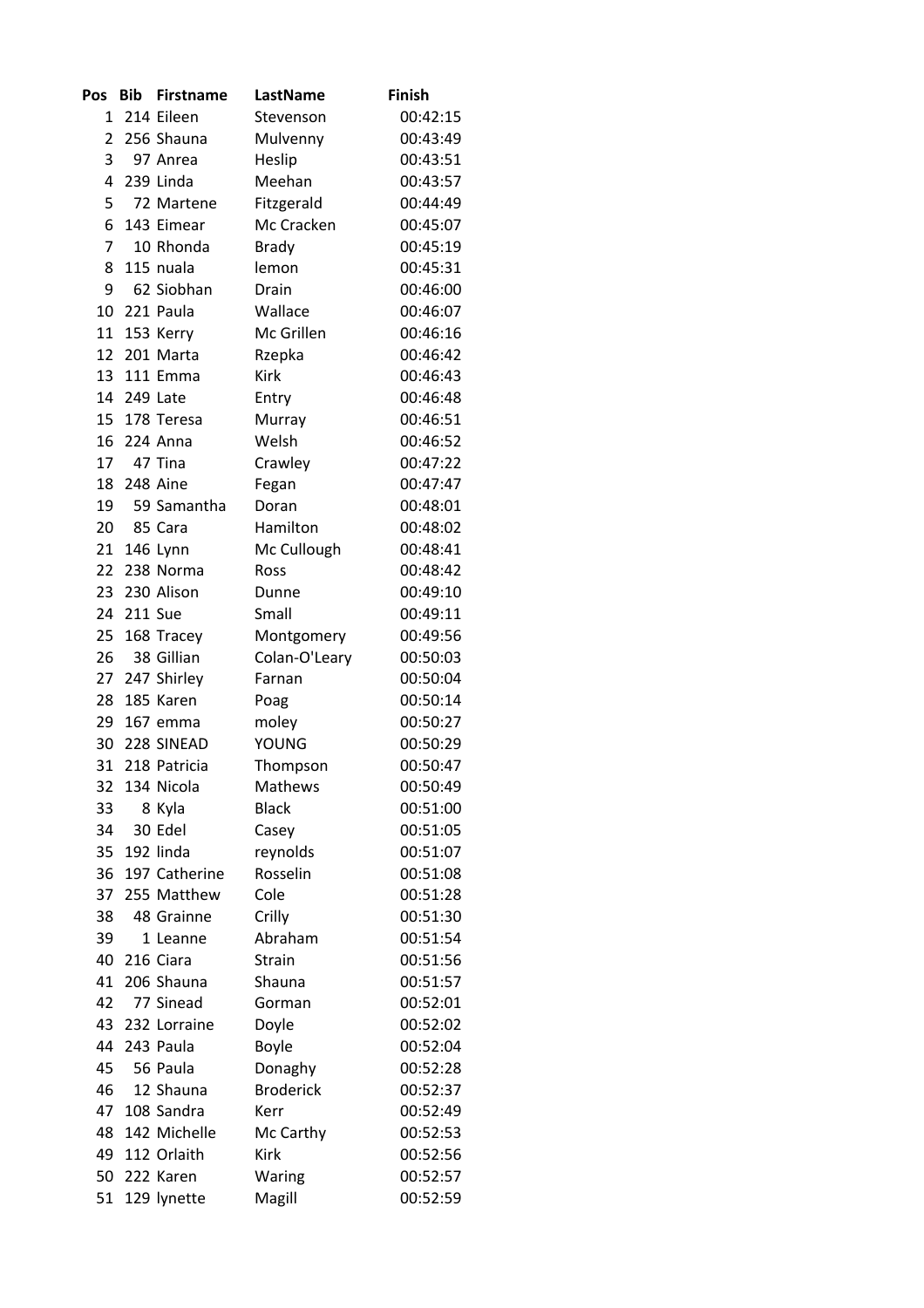| 52  | 68 Marie      | Farrell       | 00:53:14 |
|-----|---------------|---------------|----------|
| 53  | 114 Concepta  | Le Blanc      | 00:53:17 |
| 54  | 84 Michelle   | Grey          | 00:53:21 |
| 55  | 200 CATHERINE | <b>RYAN</b>   | 00:53:22 |
| 56  | 141 Andrea    | Mc Cann       | 00:53:28 |
| 57  | 240 Sharon    | Doran         | 00:53:28 |
| 58  | 4 Lorna       | Annett        | 00:53:28 |
| 59  | 20 leah       | calvert       | 00:53:29 |
| 60  | 165 Karen     | Mercer        | 00:53:29 |
| 61  | 60 catherine  | downes        | 00:53:30 |
| 62  | 155 Rachael   | Mc Kendry     | 00:53:35 |
| 63  | 127 Attracta  | Magennis      | 00:53:58 |
| 64  | 233 Colette   | Murdock       | 00:54:08 |
| 65  | 75 Corinna    | Garvey        | 00:54:13 |
| 66  | 86 Edward     | Hanna         | 00:54:16 |
| 67  | 187 joanne    | powell        | 00:54:21 |
| 68  | 149 Dorena    | Mc Givern     | 00:54:25 |
| 69  | 17 Bronagh    | <b>Byrne</b>  | 00:54:49 |
| 70  | 157 Danielle  | Mc Keown      | 00:54:55 |
| 71  | 252 Rosemary  | Long          | 00:55:03 |
| 72  | 76 karen      | garvey        | 00:55:05 |
| 73  | 102 Orla      | Kane          | 00:55:05 |
| 74  | 223 Alison    | Welsh         | 00:55:18 |
| 75  | 135 Moya      | Mc Aleavy     | 00:55:25 |
| 76  | 170 Sonia     | Morgan        | 00:55:36 |
| 77  | 162 Helen     | Mc Parland    | 00:55:37 |
| 78  | 64 Catherine  | Farrell       | 00:55:41 |
| 79  | 28 Suzanne    | Carr          | 00:55:41 |
| 80  | 43 Sheena     | Convery       | 00:55:45 |
| 81  | 194 Tanya     | Rice          | 00:55:46 |
| 82  | 202 Cecilia   | Sage          | 00:55:49 |
| 83  | 173 catherine | murchan       | 00:55:51 |
| 84  | 110 Sheila    | King          | 00:55:58 |
| 85  | 189 sarah     | quinn         | 00:56:02 |
| 86  | 257 Jolene    | <b>Brogan</b> | 00:56:15 |
| 87  | 237 Andrea    | Fegan         | 00:56:16 |
| 88  | 74 Colleen    | Franklin      | 00:56:20 |
| 89  | 32 Davina     | Cassidy       | 00:56:31 |
| 90  | 235 Kirsten   | Montgomery    | 00:56:36 |
| 91  | 138 Jennifer  | Mc Ateer      | 00:56:49 |
| 92  | 106 Sinead    | Kelly         | 00:57:09 |
| 93  | 204 Helen     | Sexton        | 00:57:19 |
| 94  | 236 Amanda    | McVerry       | 00:57:37 |
| 95  | 23 Sarah      | Campbell      | 00:57:42 |
| 96  | 241 Nicola    |               | 00:57:47 |
| 97  | 242 Michelle  | McGovern      | 00:57:48 |
| 98  | 40 nuala      | collins       | 00:57:59 |
| 99  | 130 Joanne    | Maguire       | 00:58:08 |
| 100 | 53 Rachel     | Davis         | 00:58:23 |
| 101 | 57 Sharon     | Donnelly      | 00:58:34 |
| 102 | 148 Catherine | Mc Geown      | 00:58:39 |
| 103 | 186 anita     | pollin        | 00:58:40 |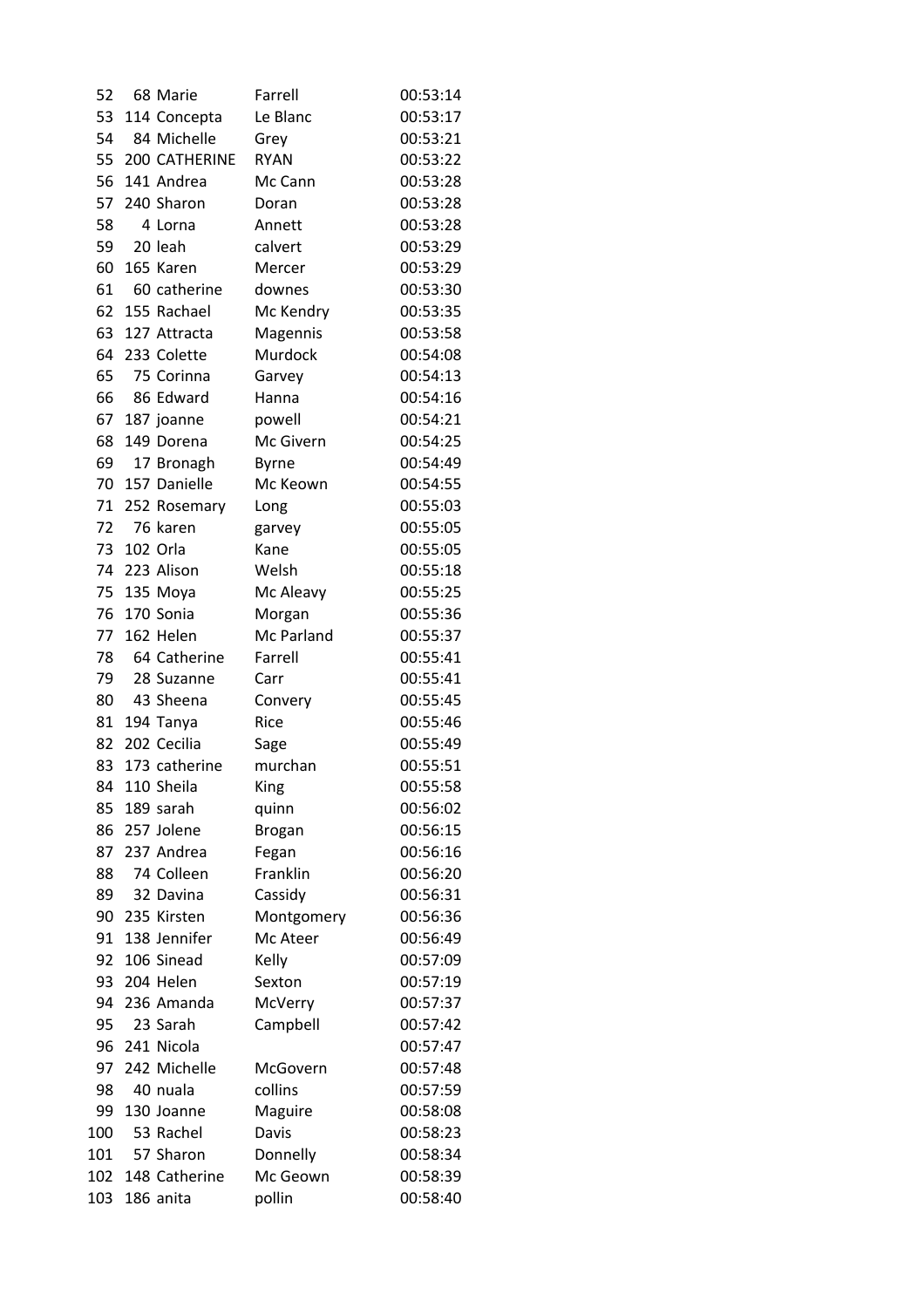| 104        |           | 113 fiona               | lacey              | 00:58:50             |
|------------|-----------|-------------------------|--------------------|----------------------|
| 105        |           | 99 Lisa                 | Holmes             | 00:59:02             |
| 106        |           | 88 Elaine               | Hanratty           | 00:59:02             |
|            |           | 107 42 Siobhan          | Connolly           | 00:59:20             |
|            |           | 108 188 Rosie           | Quinn              | 00:59:21             |
| 109        |           | 25 Sinead               | Canning            | 00:59:29             |
| 110        |           | 246 Rose                | Vernon             | 00:59:31             |
| 111        |           | 105 Katherine           | Kelly              | 00:59:35             |
| 112        |           | 82 Kate                 | Greenan            | 00:59:38             |
| 113        |           | 27 Irene                | Carlin             | 00:59:39             |
|            |           | 114 65 Catherine        | Farrell            | 00:59:40             |
| 115        |           | 58 Roisin               | Doran              | 00:59:44             |
| 116        |           | 174 Bernice             | Murphy             | 00:59:49             |
| 117        |           | 158 Doreen              | Mc Keown           | 00:59:57             |
| 118        |           | 49 Livia                | Csalar             | 01:00:06             |
| 119        |           | 193 Sinead              | Rice               | 01:00:08             |
| 120        |           | 3 Estelle               | Allen              | 01:00:09             |
| 121        |           | 169 Josephine           | Morgan             | 01:00:10             |
| 122        |           | 79 Karen                | Grafton            | 01:00:13             |
| 123        |           | 154 Doreen              | Mc Guinness        | 01:00:15             |
| 124        |           | 172 Helen               | Mullan             | 01:00:28             |
| 125        |           | 205 Grace               | Sharkey            | 01:00:33             |
| 126        |           | 190 Monica              | Radosevic          | 01:00:45             |
| 127        |           | 220 Giedre              | Vasilenko          | 01:00:49             |
| 128        |           | 67 Margaret             | Farrell            | 01:00:53             |
| 129        |           | 199 Anne                | Ryan               | 01:00:57             |
|            | 130 251 A |                         | McCormack          | 01:00:59             |
| 131        |           | 159 Claire              | Mc Manus           | 01:01:02             |
|            |           | 132 41 Cheryl           | Connally           | 01:01:06             |
|            |           | 133 61 Averil           | Downey             | 01:01:10             |
|            | 134 231 G |                         | Livingstone        | 01:01:10             |
|            |           | 135 219 Davina          | Trainor            | 01:01:10             |
|            |           | 136 208 Caroline        | Sheridan           | 01:01:13             |
| 137        |           | 51 Kelly                | Cummings           | 01:01:14             |
| 138        |           | 107 Heather             | Kennedy            | 01:01:14             |
| 139        |           | 171 Fiona               | Mulholland         | 01:01:20             |
| 140        |           | 133 Evelyn              | Marsh              | 01:01:28             |
| 141        |           | 46 Sharon               | Crawford-White     | 01:01:36             |
| 142        |           | 147 aveen               | Mc Evoy            | 01:02:07             |
| 143        |           | 73 Patricia             | Flynn              | 01:02:07             |
| 144        |           | 122 Fiona               | Lindsay            | 01:02:11             |
| 145        |           | 203 Faye                | Sargeant           | 01:02:11             |
| 146        |           | 180 Marion              | O' Hare            | 01:02:19             |
| 147        |           | 81 Aislinn              | Grant              | 01:02:19             |
| 148        |           | 117 karen               | lewis              | 01:02:43             |
|            |           |                         |                    |                      |
| 149<br>150 |           | 94 Elizabeth<br>120 Zoe | Heaney             | 01:02:44<br>01:03:07 |
| 151        |           | 37 Michelle             | Liggett<br>Clerkin |                      |
|            |           |                         |                    | 01:03:36             |
| 152        |           | 90 catriona             | harpin             | 01:03:44             |
| 153        |           | 34 Karen                | Cavlan             | 01:04:16             |
| 154        |           | 125 Sciona              | Loughran           | 01:04:16             |
| 155        |           | 71 michelle             | fegan              | 01:04:28             |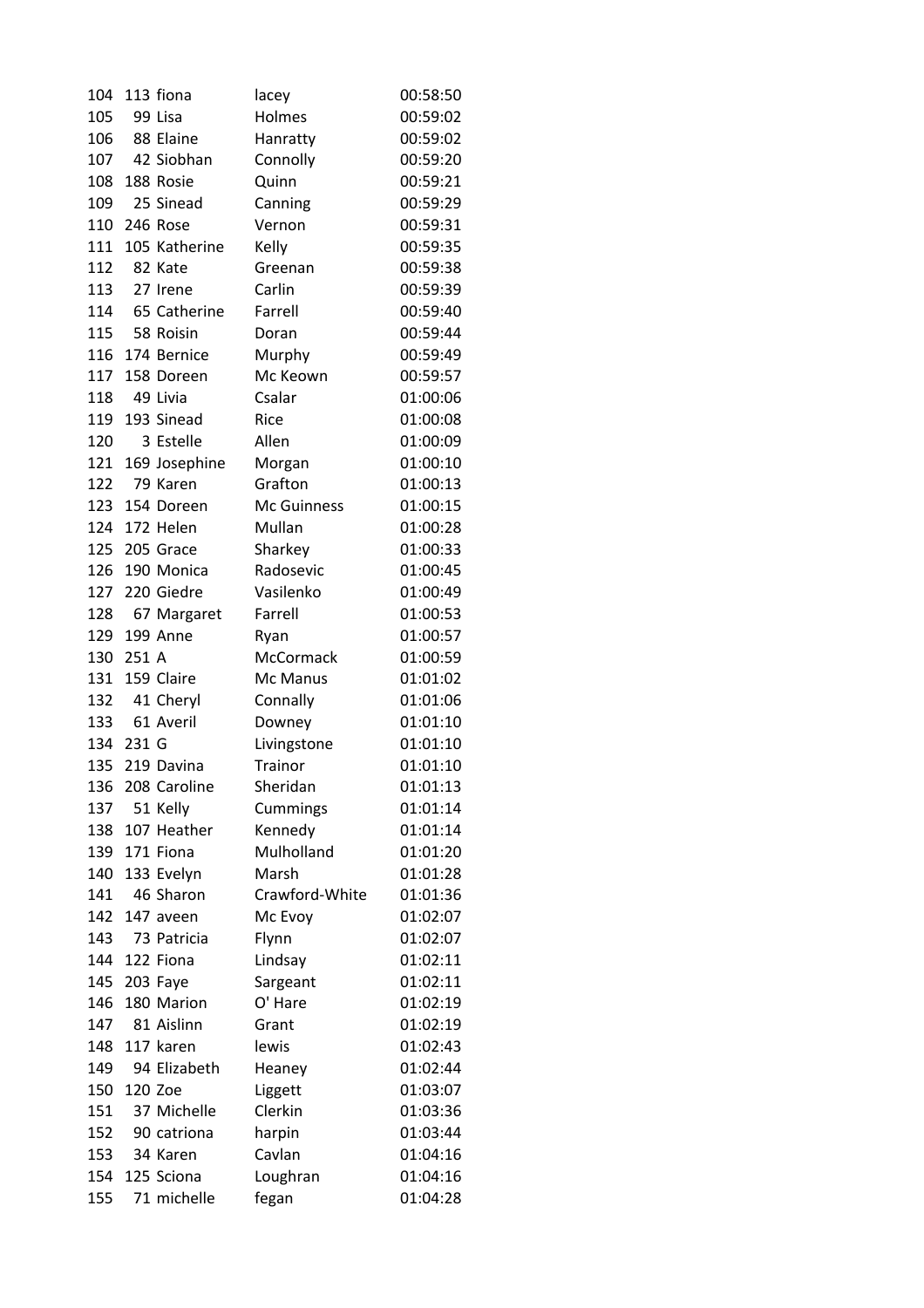| 156 | 31 Clare        | Cassidy            | 01:04:31 |
|-----|-----------------|--------------------|----------|
|     | 157 161 Claire  | Mc Neill           | 01:04:41 |
| 158 | 245 Siobhan     | Nash               | 01:04:56 |
| 159 | 160 KAREN       | Mc Master          | 01:04:56 |
| 160 | 63 Yuqing       | Du                 | 01:05:46 |
| 161 | 210 Eilish      | Simpson            | 01:05:48 |
| 162 | 16 Maggie       | <b>Burnside</b>    | 01:05:51 |
| 163 | 244 Mandy       | Gibson             | 01:05:54 |
| 164 | 98 veronica     | higgins            | 01:05:58 |
| 165 | 166 Michelle    | Moan               | 01:06:06 |
| 166 | 213 Judith      | Spence             | 01:06:08 |
| 167 | 93 Emeline      | <b>HASSEN</b>      | 01:06:11 |
| 168 | 177 Jaqueline   | Murphy             | 01:06:21 |
| 169 | 24 Irene        | Canavan            | 01:06:34 |
| 170 | 118 Zara        | Liana              | 01:07:20 |
| 171 | 78 Joanne       | Goss               | 01:07:57 |
|     | 172 215 Colette | <b>Stewart</b>     | 01:08:22 |
| 173 | 132 Tracey      | Mann               | 01:08:33 |
| 174 | 140 Sally       | Mc Cabe            | 01:08:34 |
|     | 175 55 Sorcha   | Diver              | 01:08:42 |
| 176 | 92 Charlene     | Harte              | 01:08:48 |
| 177 | 2 Denise        | allely             | 01:08:49 |
| 178 | 150 Orla        | Mc Givern          | 01:08:59 |
| 179 | 124 Bernie      | Loughran           | 01:09:01 |
| 180 | 116 Fiona       | Lenon              | 01:09:31 |
| 181 | 229 Katrina     | Kernan             | 01:09:40 |
| 182 | 54 Irene        | Diaz Alonso        | 01:09:43 |
| 183 | 123 Jurate      | Lipina             | 01:10:13 |
| 184 | 6 Bronagh       | Austin             | 01:10:30 |
| 185 | 5 Nicola        | Annett             | 01:10:33 |
| 186 | 89 Laura        | Harper             | 01:10:46 |
| 187 | 66 Kerry        | Farrell            | 01:10:46 |
| 188 | 33 Oonagh       | Cassidy            | 01:10:53 |
| 189 | 91 Catherine    | Harris             | 01:11:04 |
| 190 | 181 Naomi       | O' Hare            | 01:11:36 |
| 191 | 139 Siobhan     | Mc Ateer           | 01:11:36 |
| 192 | 234 Late        | Entry              | 01:11:54 |
| 193 | 176 Emma        | Murphy             | 01:12:07 |
| 194 | 119 Jennifer    | Liggett            | 01:12:20 |
| 195 | 198 Shirley     | Ruddy              | 01:12:35 |
| 196 | 152 Theresa     | Mc Glade           | 01:14:41 |
| 197 | 151 Joanne      | Mc Glade           | 01:14:42 |
| 198 | 254 Briege      | McCann             | 01:14:58 |
| 199 | 227 Claire      | Winters            | 01:14:59 |
| 200 | 19 Aislin       | Callaghan          | 01:14:59 |
| 201 | 13 Daiva        | <b>Burnickaite</b> | 01:18:03 |
| 202 | 191 Helen       | Renwick            | 01:18:54 |
| 203 | 225 Kelly       | Whyte              | 01:18:55 |
| 204 | 22 Michelle     | Campbell           | 01:18:55 |
| 205 | 164 Anna        | McMullan           | 01:20:11 |
| 206 | 45 Anita        | Coyne              | 01:20:12 |
| 207 | 87 Stacey       | Hanna              | 01:20:35 |